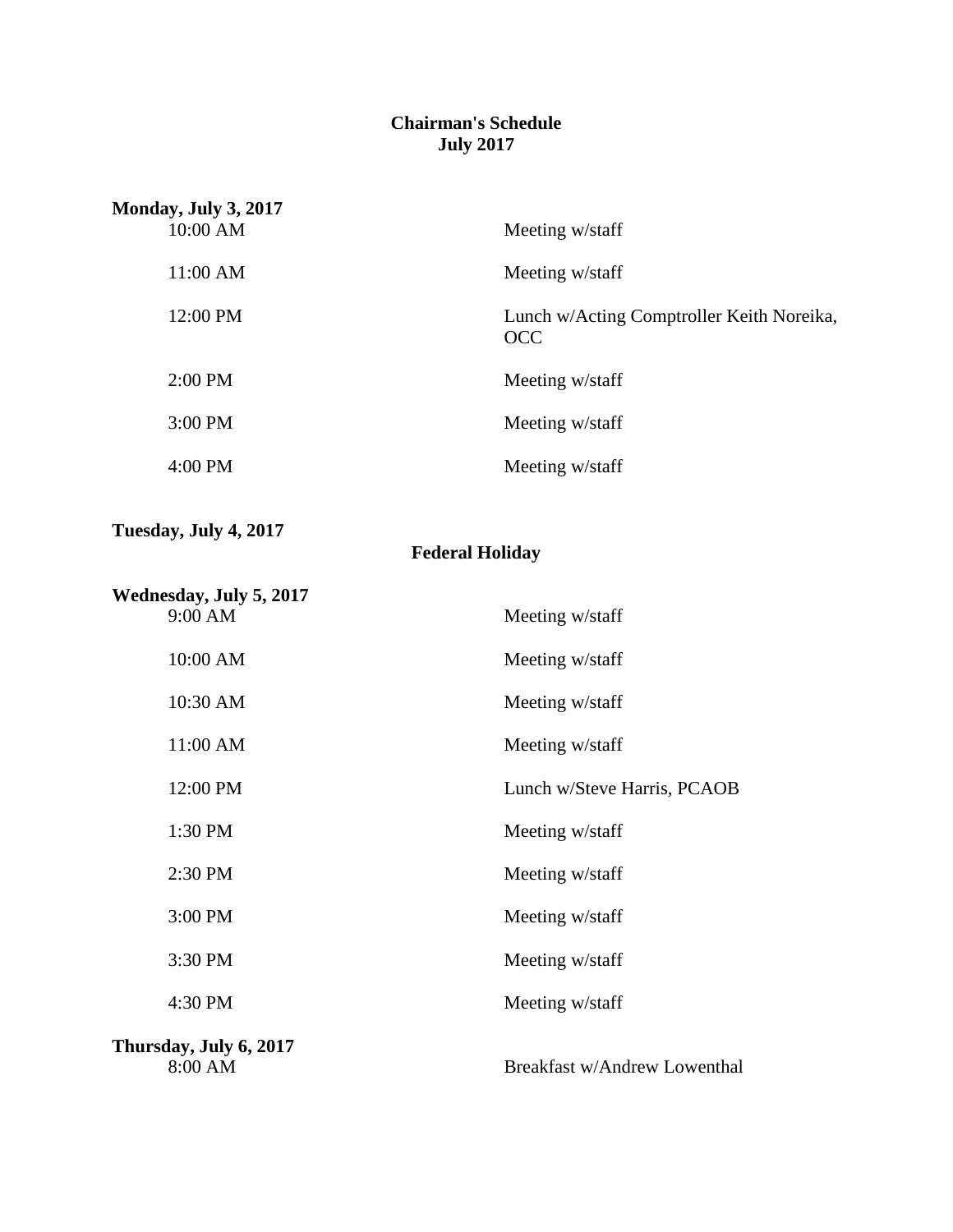| 9:00 AM<br>9:30 AM | Meeting w/staff<br>Meeting w/staff               |
|--------------------|--------------------------------------------------|
| 10:30 AM           | Meeting w/staff                                  |
| 12:00 PM           | Lunch w/John Walsh,<br>former Acting Comptroller |
| $1:00$ PM          | Meeting w/staff                                  |
| 1:30 PM            | Meeting w/staff                                  |
| $3:00 \text{ PM}$  | Depart for Dulles Airport                        |

# **Friday, July 7, 2017**

|  | Chairman on official travel | - Senator John Kennedy, New Orleans |
|--|-----------------------------|-------------------------------------|

| <b>Monday, July 10, 2017</b>             |                                                       |
|------------------------------------------|-------------------------------------------------------|
| 8:30 AM                                  | Meeting w/staff                                       |
| 9:00 AM                                  | Meeting w/staff                                       |
| 10:15 AM                                 | Meeting w/staff                                       |
| 10:30 AM                                 | Meeting w/staff                                       |
| 12:00 PM                                 | Lunch w/Daniel Tarullo,<br><b>Former FRB Governor</b> |
| 1:30 PM                                  | Meeting w/staff                                       |
| 2:30 PM                                  | Meeting w/staff                                       |
| 3:00 PM                                  | Meeting w/staff                                       |
| 4:00 PM                                  | Meeting w/staff                                       |
| <b>Tuesday, July 11, 2017</b><br>8:30 AM | Meeting w/staff                                       |
| 9:00 AM                                  | Meeting w/staff                                       |
| 10:00 AM                                 | <b>FFIEC Council Meeting</b>                          |
| 12:00 PM                                 | Meeting w/staff                                       |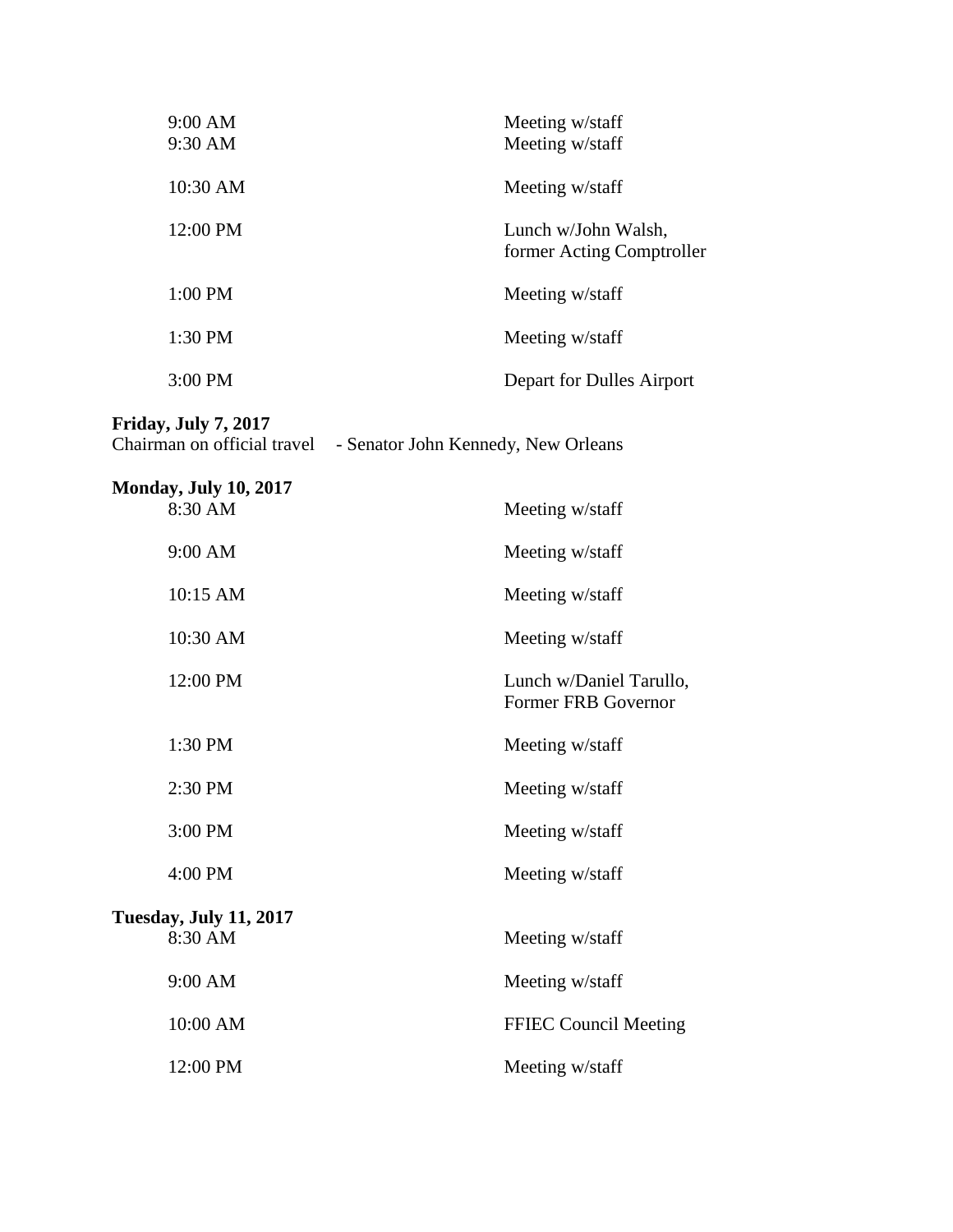| 1:00 PM                             | Meeting w/staff                                             |
|-------------------------------------|-------------------------------------------------------------|
| 1:30 PM                             | Meeting w/staff                                             |
| 2:30 PM                             | Meeting w/staff                                             |
| 3:30 PM                             | Meeting w/staff                                             |
| 4:30 PM                             | Meeting w/staff                                             |
| 5:30 PM                             | Meeting w/staff                                             |
| Wednesday, July 12, 2017<br>8:00 AM | Breakfast w/FDIC Vice Chairman Hoenig                       |
| 9:00 AM                             | Meeting w/staff                                             |
| 3:00 PM                             | Meeting w/staff                                             |
| 3:30 PM                             | Meeting w/staff                                             |
| 5:45 PM                             | Meeting w/Harvey Schwartz,<br>President & CEO Goldman Sachs |
| Thursday, July 13, 2017<br>9:30 AM  | Meeting w/staff                                             |
| 10:00 AM                            | Meeting w/staff                                             |
| 11:00 AM                            | Meeting w/staff                                             |
| 12:30 PM                            | Meeting w/staff                                             |
| 1:00 PM                             | Meeting w/staff                                             |
| 2:00 PM                             | Meeting w/staff                                             |
| 2:30 PM                             | Meeting w/staff                                             |
| 3:00 PM                             | Meeting w/staff                                             |
| 4:00 PM                             | Meeting w/staff                                             |
| <b>Friday, July 14, 2017</b>        |                                                             |

Chairman on leave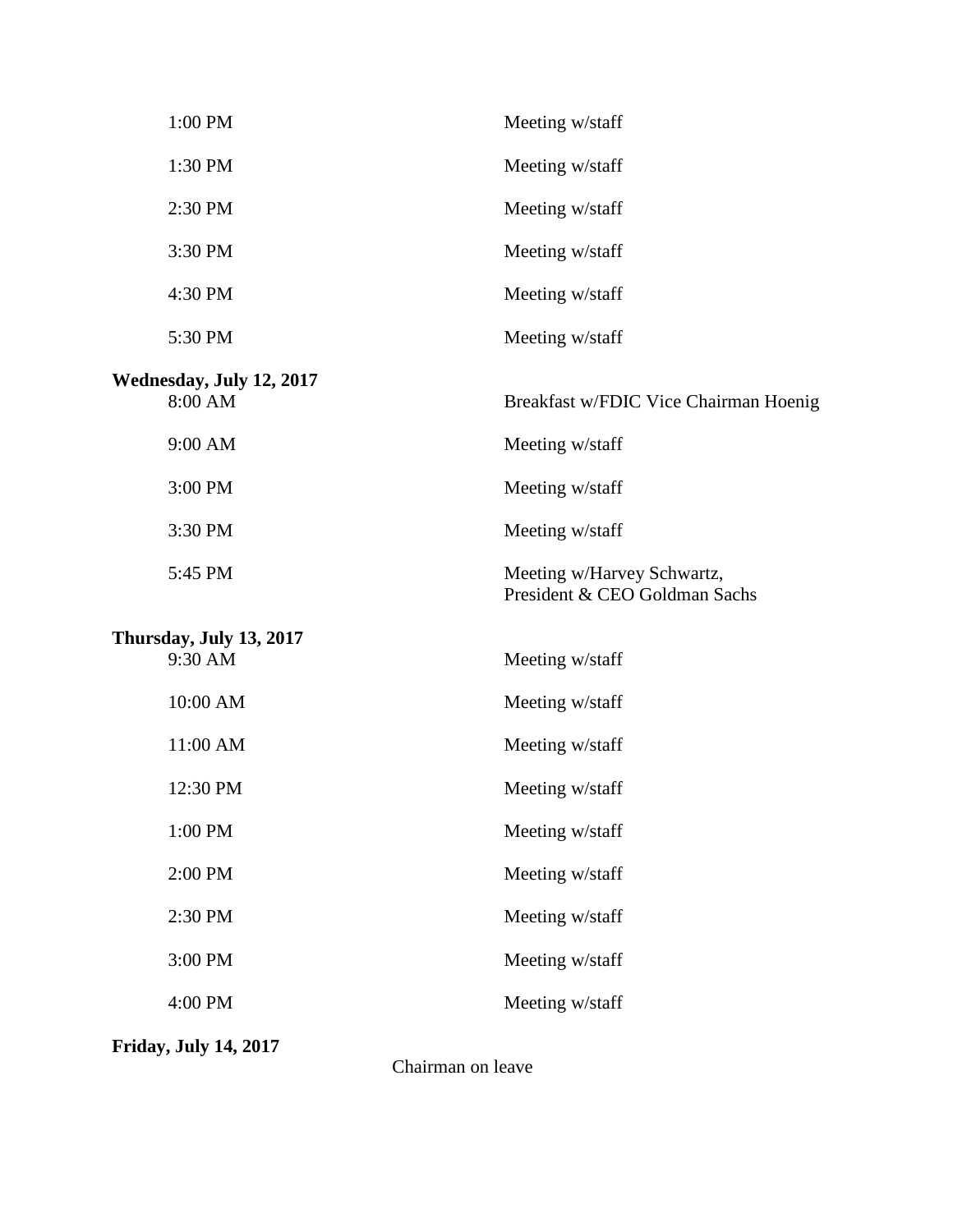| <b>Monday, July 17, 2017</b>  |                                                                                         |
|-------------------------------|-----------------------------------------------------------------------------------------|
| 8:00 AM                       | Breakfast w/Eric Stein                                                                  |
| 9:30 AM                       | Meeting w/staff                                                                         |
| 10:00 AM                      | Meeting w/staff                                                                         |
| 10:30 AM                      | Meeting w/staff                                                                         |
| 11:00 AM                      | Meeting w/staff                                                                         |
| 2:00 PM                       | <b>FBIIC Senior Leaders' Principal Meeting</b>                                          |
| 4:00 PM                       | European Parliament's Committee on<br>Economic and Monetary Affairs Delegation<br>Visit |
| <b>Tuesday, July 18, 2017</b> |                                                                                         |
| 10:00 PM                      | FDIC Board of Directors Meeting                                                         |
| 12:00 PM                      | Lunch w/CFPB Director Cordray                                                           |
| 1:30 PM                       | Meeting w/staff                                                                         |
| 2:00 PM                       | Meeting w/staff                                                                         |
| 3:00 PM                       | Meeting w/staff                                                                         |
| 4:00 PM                       | Meeting w/staff                                                                         |
| 4:30 PM                       | Meeting w/staff                                                                         |
| 5:00 PM                       | Meeting w/staff                                                                         |
| Wednesday, July 19, 2017      |                                                                                         |
| 8:00 AM                       | Breakfast w/European Commission                                                         |
| 9:00 AM                       | Meeting w/staff                                                                         |
| 10:00 AM                      | Meeting w/staff                                                                         |
| 11:00 AM                      | Meeting w/staff                                                                         |
| 12:30 PM                      | Lunch w/Gregory Dean, Senior<br>Vice President, FINRA                                   |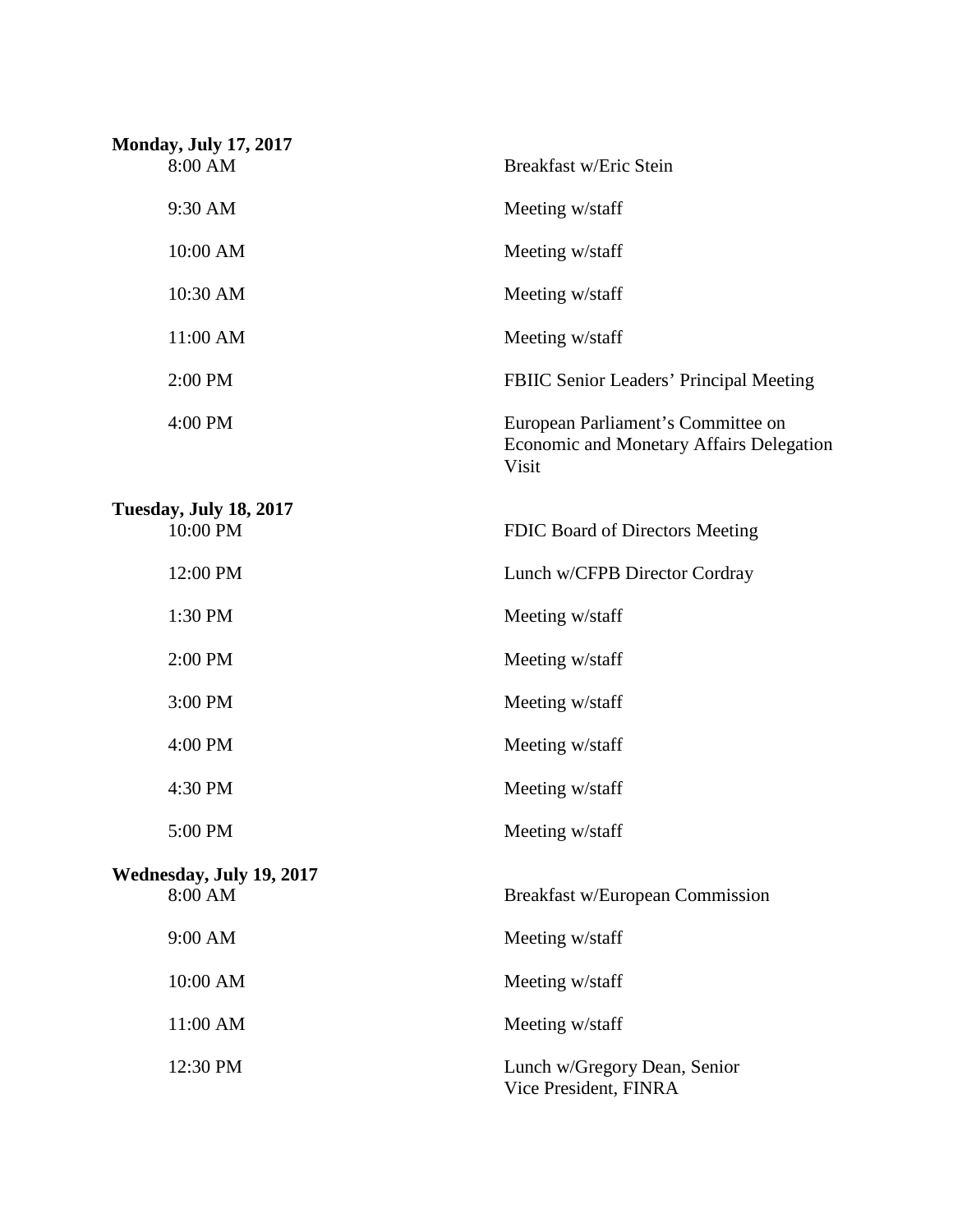| 2:00 PM                            | Meeting w/staff                                                |
|------------------------------------|----------------------------------------------------------------|
| 2:30 PM                            | Meeting w/staff                                                |
| 3:00 PM                            | Meeting w/staff                                                |
| 4:00 PM                            | Meeting w/staff                                                |
| 5:00 PM                            | Meeting w/staff                                                |
| 5:30 PM                            | Meeting w/staff                                                |
| Thursday, July 20, 2017<br>8:30 AM | Meeting w/staff                                                |
| 9:00 AM                            | Host Louisiana Bankers visit                                   |
| 10:00 AM                           | Meeting w/Vice Chairman Thomas Hoenig                          |
| 11:00 AM                           | Meeting w/Yi Gang, Deputy Governor,<br>People's Bank of China  |
| 12:00 PM                           | Lunch w/Ellen Lazar                                            |
| 1:00 PM                            | Meeting w/staff                                                |
| 2:00 PM                            | Meeting w/staff                                                |
| 3:30 PM                            | Meeting w/staff                                                |
| 4:00 PM                            | Meeting w/staff                                                |
| 4:30 PM                            | Meeting w/staff                                                |
| 5:00 PM                            | Meeting w/staff                                                |
| <b>Friday, July 21, 2017</b>       |                                                                |
| 9:00 AM                            | Meeting w/staff                                                |
| 10:00 AM                           | Meeting w/Bernard Mason, Risk<br><b>Management Association</b> |
| 11:00 AM                           | Meeting w/staff                                                |
| 12:00 PM                           | Meeting w/staff                                                |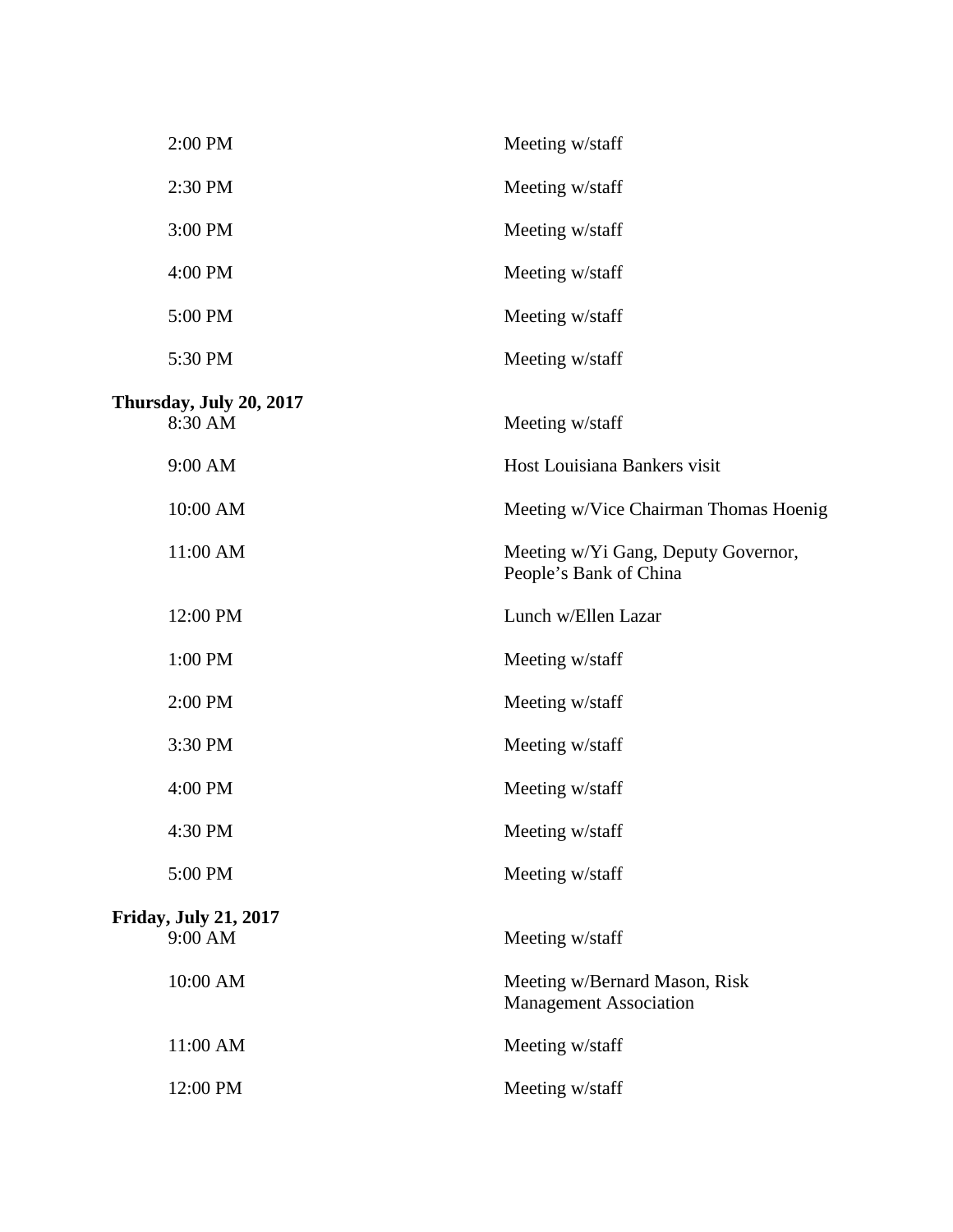| 1:00 PM                                 | Attend OIG Town Hall meeting                                     |
|-----------------------------------------|------------------------------------------------------------------|
| 2:15 PM                                 | Meeting w/Bill Isaac, Former<br>FDIC Chairman                    |
| 3:00 PM                                 | Meeting w/staff                                                  |
| 3:30 PM                                 | Meeting w/staff                                                  |
| 4:00 PM                                 | Meeting w/staff                                                  |
|                                         |                                                                  |
| <b>Monday, July 24, 2017</b><br>9:00 AM | Meeting w/staff                                                  |
|                                         |                                                                  |
| 9:30 AM                                 | Meeting w/staff                                                  |
| 12:00 PM                                | Lunch w/Chuck Bowsher                                            |
| 2:00 PM                                 | Meeting w/staff                                                  |
| 3:00 PM                                 | Meeting w/staff                                                  |
| 3:30 PM                                 | Meeting w/Damian Paletta,<br>Reporter-The Washington Post        |
| 4:30 PM                                 | Meeting w/staff                                                  |
| <b>Tuesday, July 25, 2017</b>           |                                                                  |
| 9:00 AM                                 | Meeting w/staff                                                  |
| 10:00 AM                                | Meeting w/Bruce Van Saun, CEO,<br>Citizens Financial Group, Inc. |
| 11:30 AM                                | Meeting w/staff                                                  |
| 1:00 PM                                 | Meeting w/Victoria Guida, Politico                               |
| 2:00 PM                                 | Meeting w/staff                                                  |
| 3:30 PM                                 | Meeting w/staff                                                  |
| 4:00 PM                                 | Meeting w/Rachel Witkowski,<br><b>Wall Street Journal</b>        |
| 5:30 PM                                 | <b>Bimal Patel, US Treasury</b>                                  |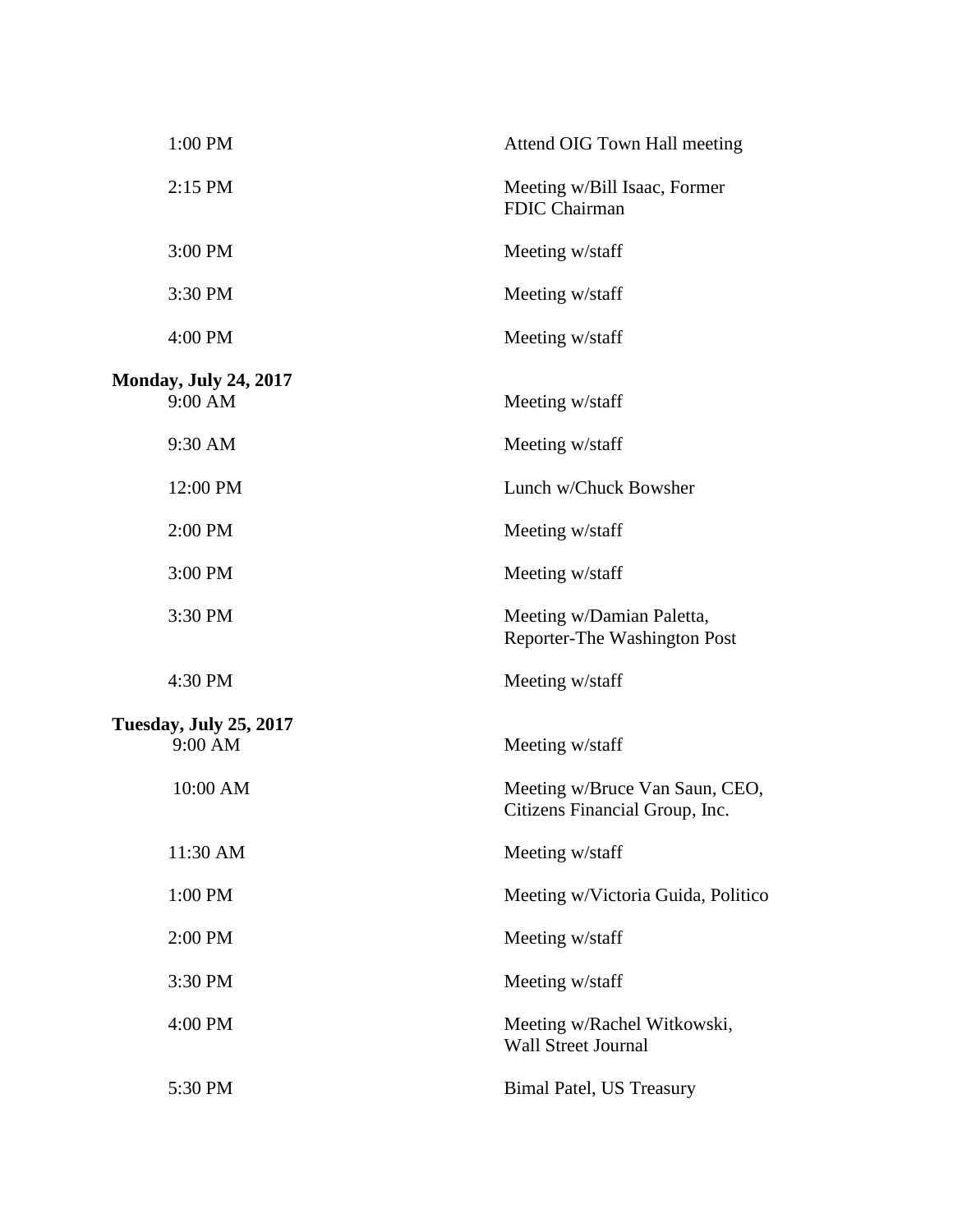| Wednesday, July 26, 2017                |                                                                                    |
|-----------------------------------------|------------------------------------------------------------------------------------|
| 9:00 AM                                 | Meeting w/staff                                                                    |
| 9:30 AM                                 | Meeting w/staff                                                                    |
| 10:00 AM                                | Meeting w/staff                                                                    |
| 11:00 AM                                | Meeting w/staff                                                                    |
| 12:00 PM                                | Lunch w/Jonathan Mintz                                                             |
| 1:00 PM                                 | Meeting w/staff                                                                    |
| 3:00 PM                                 | Reception for Scott Alvarez, former General<br>Counsel, FRB                        |
|                                         |                                                                                    |
| Thursday, July 27, 2017<br>10:00 AM     | Meeting w/staff                                                                    |
| 12:00 PM                                | Lunch w/ Keith Noreika, Acting<br>Comptroller, OCC and Governor Jay<br>Powell, FRB |
| 2:00 PM                                 | Meeting w/staff                                                                    |
| 4:00 PM                                 | Meeting w/staff                                                                    |
|                                         |                                                                                    |
| <b>Friday, July 28, 2017</b><br>9:00 AM | Meeting w/staff                                                                    |
| 11:00 AM                                | Meeting w/staff                                                                    |
| 12:00 PM                                | Meeting w/staff                                                                    |
| 3:30 PM                                 | FSOC Meeting at US Treasury                                                        |
| <b>Monday, July 31, 2017</b>            |                                                                                    |
| 9:00 AM                                 | Meeting w/staff                                                                    |
| 9:30 AM                                 | Meeting w/staff                                                                    |
| 10:30 AM                                | Meeting w/staff                                                                    |
| 12:00 PM                                | Lunch w/Governor Lael Brainard, FRB                                                |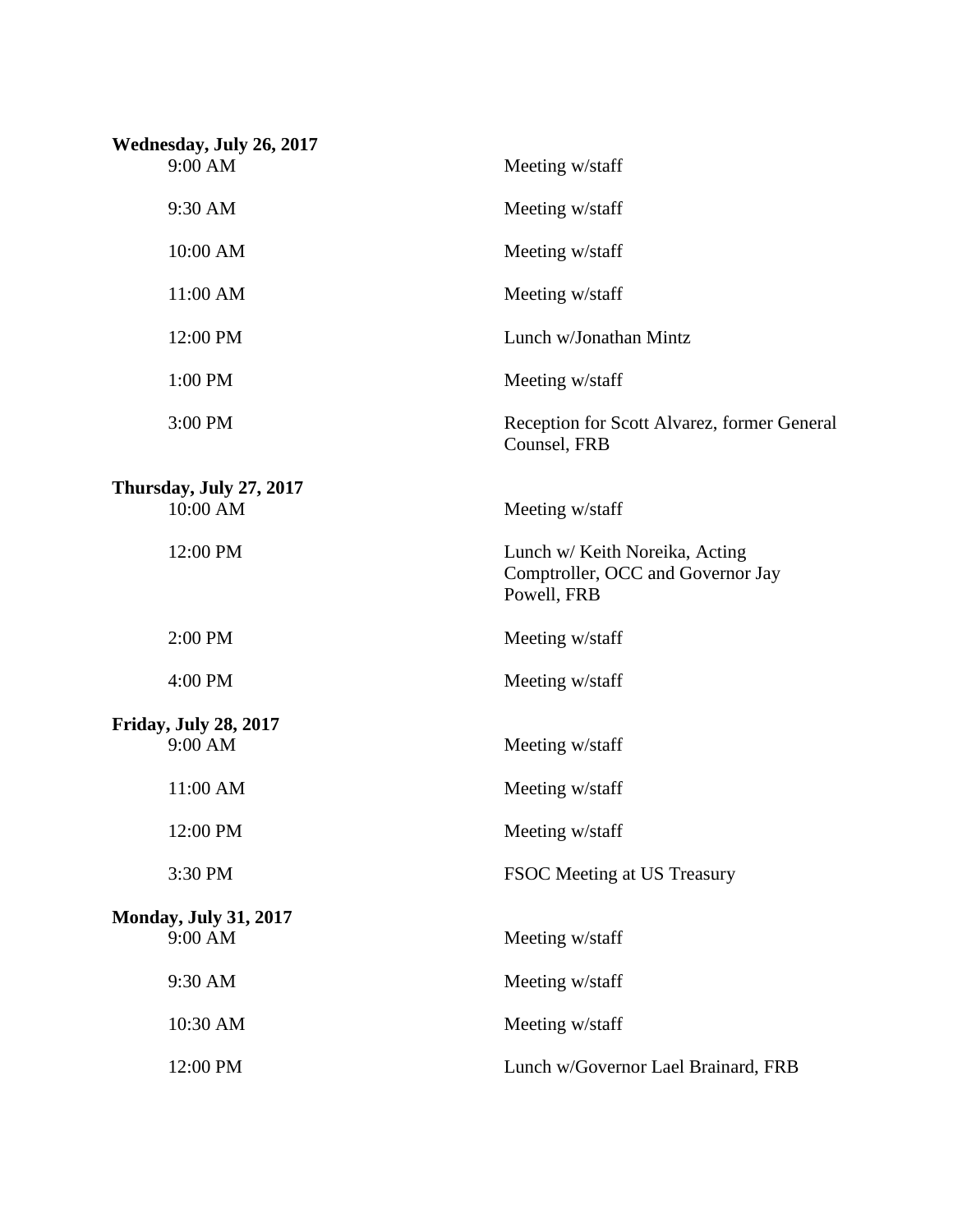### **Chairman's Schedule August 2017**

| Tuesday, August 1, 2017          |                                                     |
|----------------------------------|-----------------------------------------------------|
| 9:00 AM                          | Meeting w/staff                                     |
| 10:00 AM                         | Meeting w/staff                                     |
| 11:00 AM                         | Meeting w/staff                                     |
| 12:00 PM                         | Lunch w/Steve Harris and Mike Levy,<br><b>PCAOB</b> |
| 2:00 PM                          | Meeting w/staff                                     |
| 3:30 PM                          | Meeting w/staff                                     |
| 4:00 PM                          | Meeting w/staff                                     |
| <b>Wednesday, August 2, 2017</b> |                                                     |
| 9:00 AM                          | Meeting w/staff                                     |
| 10:00 AM                         | Meeting w/staff                                     |
| 10:30 AM                         | Meeting w/staff                                     |
| 3:30 PM                          | Meeting w/staff                                     |
| 4:00 PM                          | Meeting w/staff                                     |
| 4:30 PM                          | Meeting w/staff                                     |
| Thursday, August 3, 2017         |                                                     |
| 9:30 AM                          | Meeting w/staff                                     |
| 10:00 AM                         | Meeting w/staff                                     |
| $11:00$ AM $\,$                  | Meeting w/staff                                     |
| 2:00 PM                          | Meeting w/staff                                     |
| 2:30 PM                          | Meeting w/staff                                     |
| 3:00 PM                          | Meeting w/staff                                     |
| 3:30 PM                          | Meeting w/staff                                     |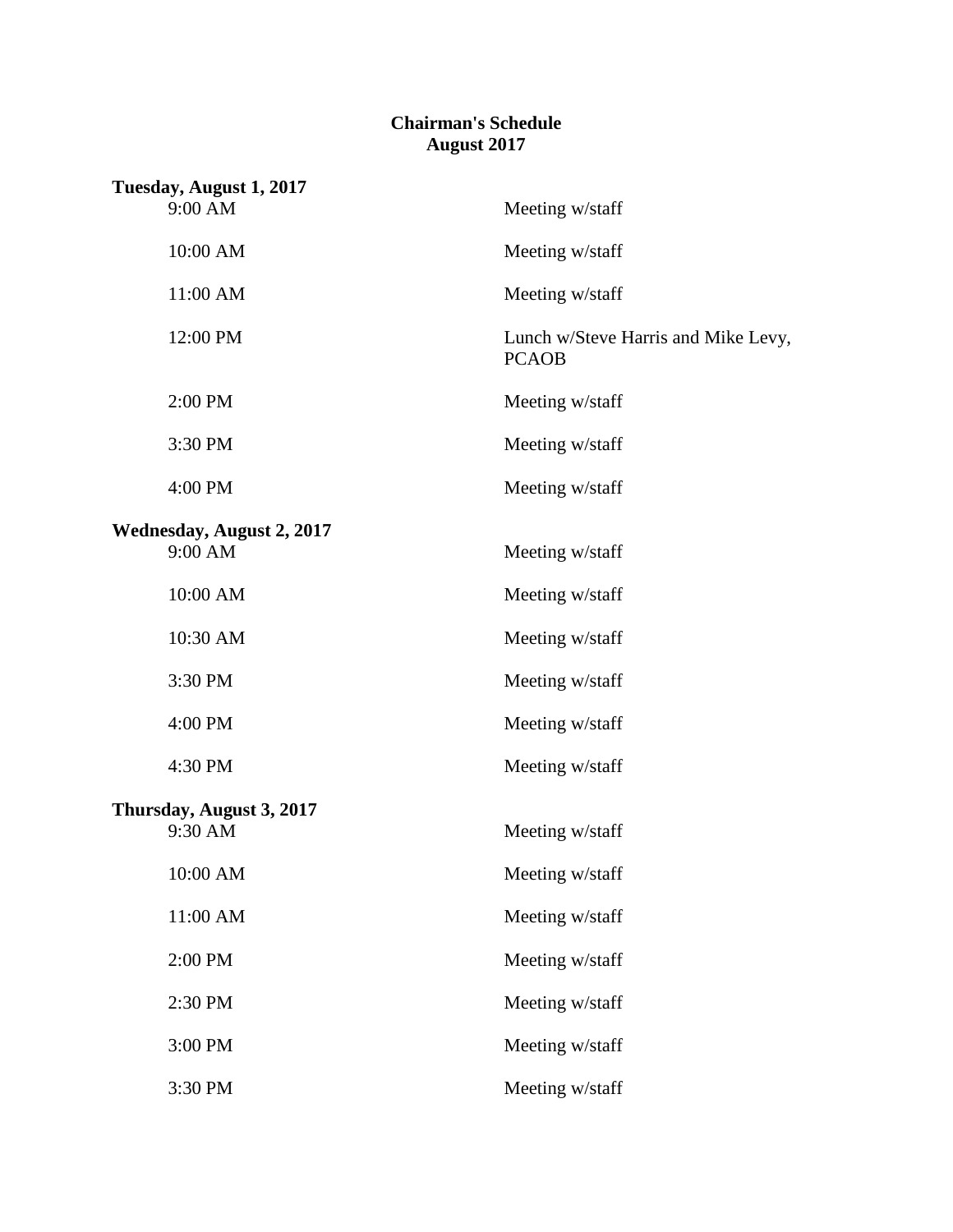| Friday, August 4, 2017             |                                     |
|------------------------------------|-------------------------------------|
| 9:00 AM                            | Meeting w/staff                     |
| 10:30 AM                           | Meeting w/staff                     |
| 12:00 PM                           | Lunch w/Pat Mulloy                  |
| 1:00 PM                            | Meeting w/staff                     |
| 2:00 PM                            | Meeting w/staff                     |
| 2:30 PM                            | Meeting w/staff                     |
| 3:00 PM                            | Meeting w/staff                     |
| 3:30 PM                            | Meeting w/staff                     |
| 4:00 PM                            | Meeting w/staff                     |
| Monday, August 7, 2017<br>9:00 AM  | Meeting w/staff                     |
| 9:30 AM                            | Meeting w/staff                     |
| 10:00 AM                           | Meeting w/staff                     |
| 11:100AM                           | Meeting w/staff                     |
| 12:00 PM                           | Lunch w/Paul Nash,                  |
| 2:00 PM                            | Meeting w/staff                     |
| 2:30 PM                            | Meeting w/staff                     |
| Tuesday, August 8, 2017<br>8:00 AM | <b>Breakfast with Harrison Roth</b> |
| 9:30 AM                            | Meeting w/staff                     |
| 10:00 AM                           | Meeting w/staff                     |
| 12:00 PM                           | Lunch w/FDIC Vice Chairman Hoenig   |
| 1:30 PM                            | Meeting w/staff                     |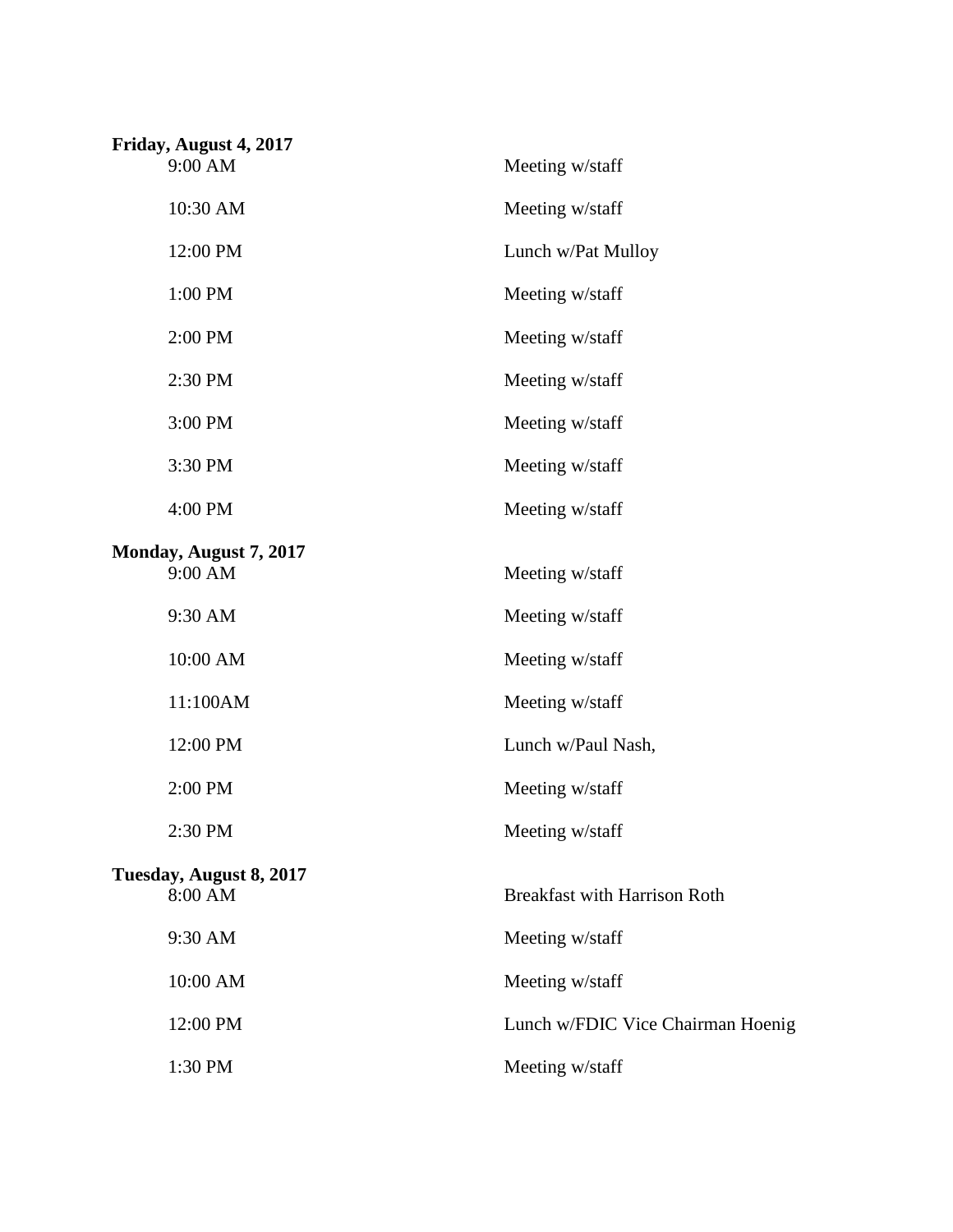| 3:00 PM                               | Meeting w/staff                     |
|---------------------------------------|-------------------------------------|
| 4:00 PM                               | Meeting w/staff                     |
| 4:30 PM                               | Meeting w/staff                     |
| Wednesday, August 9, 2017<br>10:00 AM | Meeting w/staff                     |
| 11:00 AM                              | Meeting w/staff                     |
| 1:00 PM                               | Meeting w/staff                     |
| 2:30 PM                               | Meeting w/staff                     |
| 4:00 PM                               | Meeting w/staff                     |
| 5:00 PM                               | Meeting w/staff                     |
| Thursday, August 10, 2017<br>10:00 AM | Meeting w/staff                     |
| 11:00 AM                              | Meeting w/staff                     |
| 12:00 PM                              | Lunch w/Jesse Villarreal            |
| 1:00 PM                               | Meeting w/staff                     |
| 2:00 PM                               | Meeting w/staff                     |
| 4:00 PM                               | Meeting w/staff                     |
| Friday, August 11, 2017<br>9:00 AM    | Meet w/Bimal Patel, US Treasury     |
| 10:00 AM                              | Meeting w/staff                     |
| 11:00 AM                              | Meeting w/staff                     |
| 12:00 PM                              | Lunch w/Craig Phillips, US Treasury |
| Monday, August 14, 2017<br>8:30 AM    | Meeting w/staff                     |
| 9:30 AM                               | Meeting w/staff                     |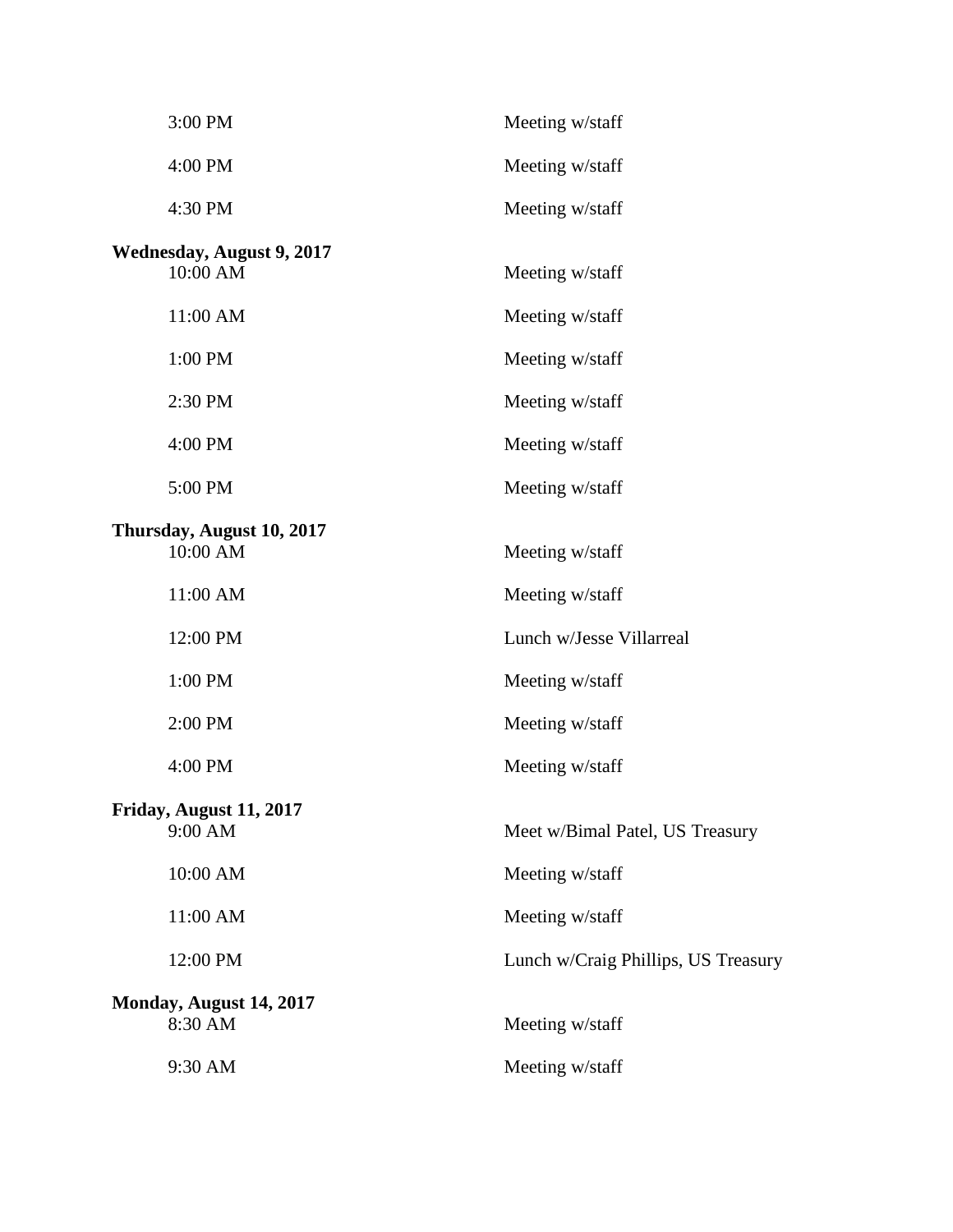| 10:00 AM                              | Meeting w/staff                                                                  |
|---------------------------------------|----------------------------------------------------------------------------------|
| 12:00 PM                              | Lunch w/Aaron Klein, Brookings                                                   |
| 2:00 PM                               | Meeting w/staff                                                                  |
| 3:30 PM                               | Meeting w/staff                                                                  |
| Tuesday, August 15, 2017<br>7:30 AM   | Breakfast w/Sheila Bair,<br>Former FDIC Chairman                                 |
| 9:30 AM                               | Meeting w/staff                                                                  |
| 10:00 AM                              | Meeting w/staff                                                                  |
| 10:30 AM                              | Meeting w/staff                                                                  |
| 12:00 PM                              | Lunch w/Richard Cordray, Director,<br><b>CFPB</b>                                |
| 2:00 PM                               | Meeting w/staff                                                                  |
| 3:00 PM                               | Meeting w/staff                                                                  |
| 4:00 PM                               | Meeting w/staff                                                                  |
| 5:00 PM                               | Meeting w/staff                                                                  |
| Wednesday, August 16, 2017<br>9:30 AM | Meeting w/staff                                                                  |
| $10:00~\mathrm{AM}$                   | Meeting w/staff                                                                  |
| 11:30 AM                              | Meeting w/staff                                                                  |
| 12:00 PM                              | Meeting w/staff                                                                  |
| 12:30 PM                              | Lunch w/Governor Jay Powell, FRB<br>and Acting Comptroller Keith Noreika,<br>OCC |
| 2:00 PM                               | Meeting w/staff                                                                  |
| 2:30 PM                               | Meeting w/staff                                                                  |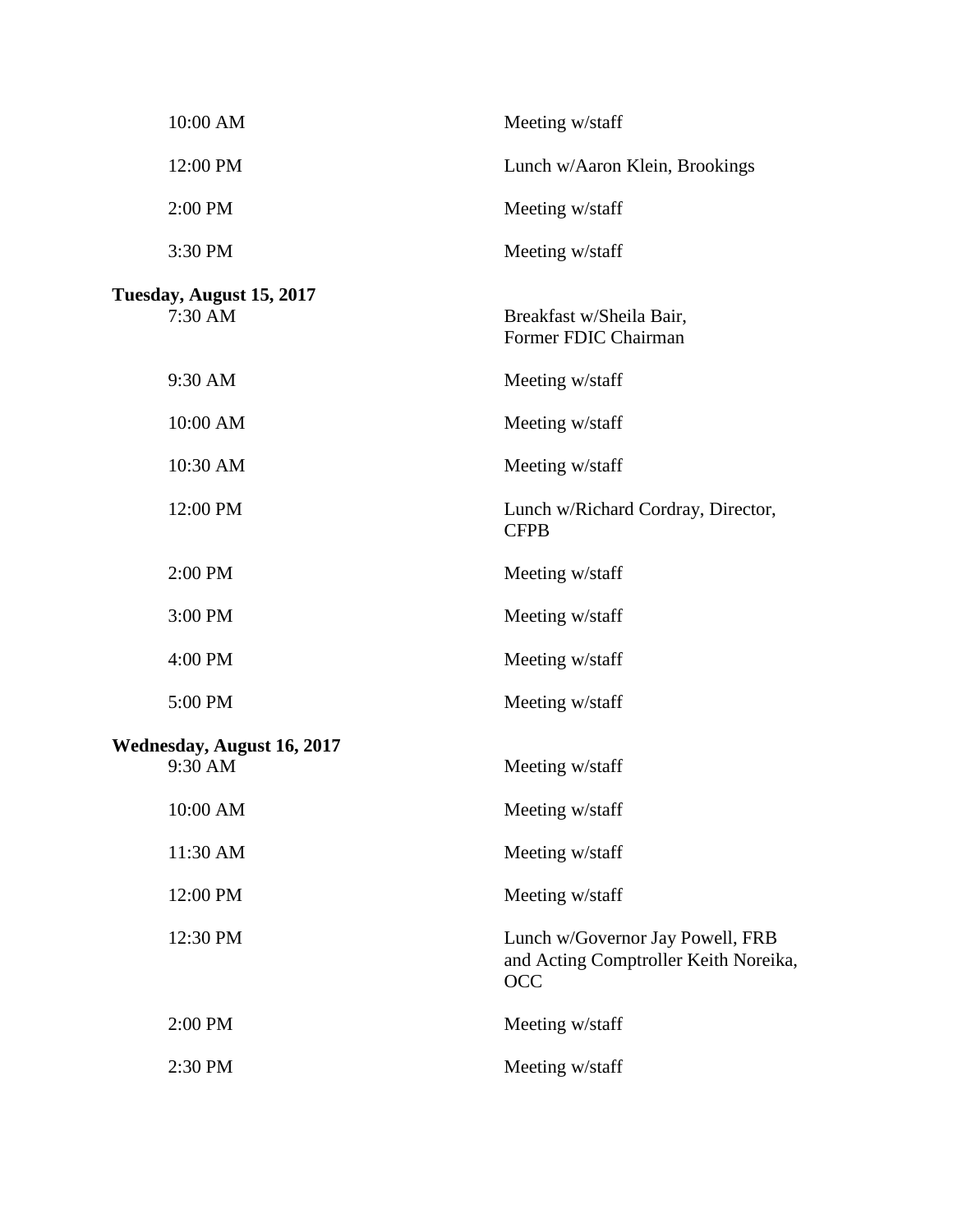| 4:00 PM                               | Meeting w/Secretary Steven Mnuchin,<br><b>US</b> Treasury |
|---------------------------------------|-----------------------------------------------------------|
| 5:00 PM                               | Meeting w/staff                                           |
| Thursday, August 17, 2017<br>10:00 AM | Meeting w/staff                                           |
| 11:00 AM                              | Meeting w/staff                                           |
| 1:00 PM                               | Remarks/Introduction to 2017 FDIC<br>Privacy Symposium    |
| 2:30 PM                               | Meeting w/staff                                           |
| 3:00 PM                               | Meeting w/staff                                           |
| 3:30 PM                               | Meeting w/staff                                           |
| 4:00 PM                               | Meeting w/staff                                           |
| 4:30 PM                               | Meeting w/staff                                           |
| 5:00 PM                               | Meeting w/staff                                           |
| Friday, August 18, 2017<br>8:00 AM    | Breakfast w/Steve Harris,                                 |
| 9:30 AM                               | Meeting w/Charles Schwab                                  |
| 10:30 AM                              | Meeting w/staff                                           |
| 11:00 AM                              | Meeting w/staff                                           |
| 11:30 AM                              | Meeting w/staff                                           |
| 12:00 PM                              | Lunch w/Roberta McInerney                                 |
| 2:00 PM                               | Meeting w/staff                                           |
| 2:30 PM                               | Meeting w/staff                                           |
| 3:00 PM                               | Meeting w/staff                                           |
| 4:00 PM                               | Meeting w/staff                                           |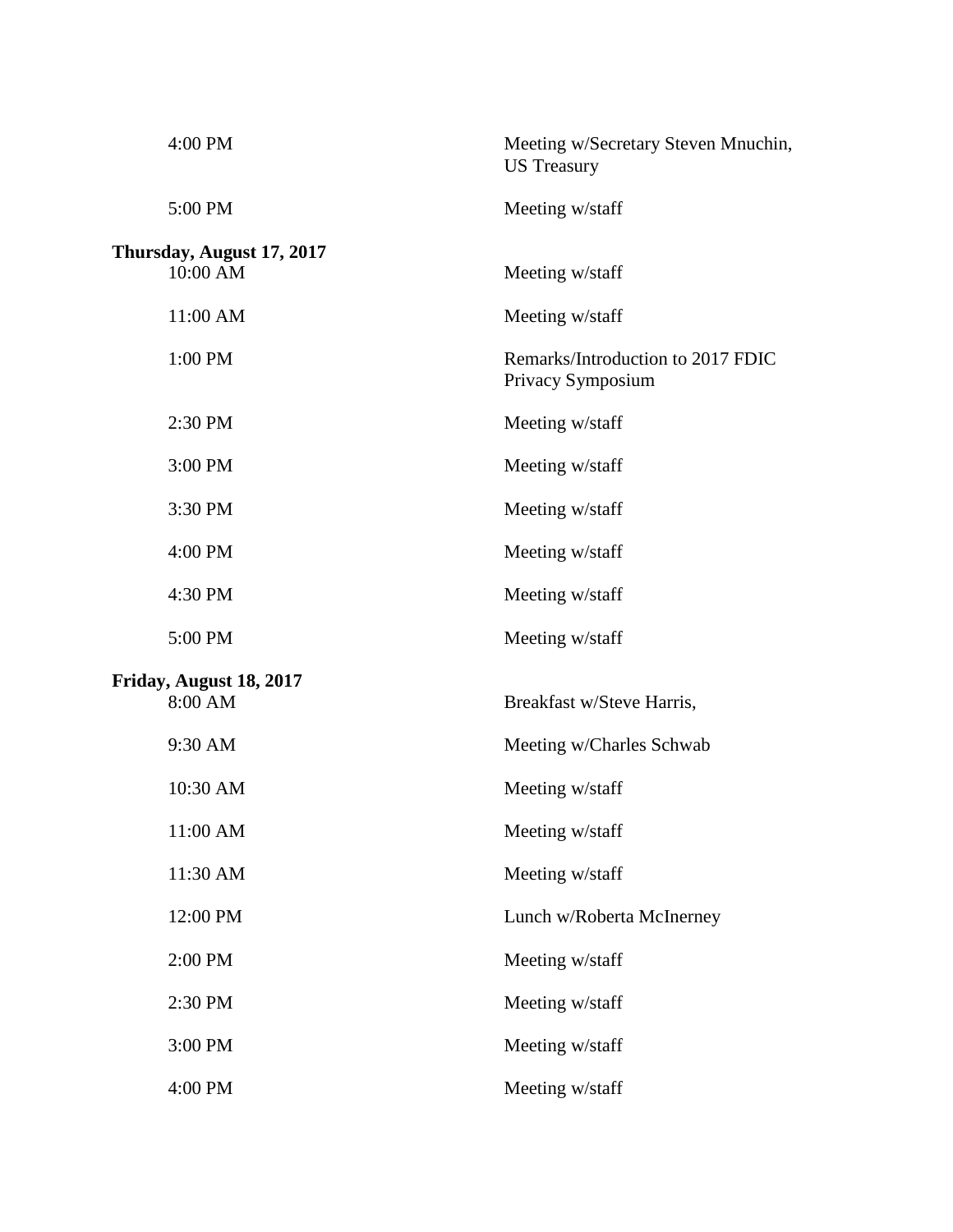| Monday, August 21, 2017  |                                                                   |
|--------------------------|-------------------------------------------------------------------|
| 9:00 AM                  | Meeting w/staff                                                   |
| 9:30 AM                  | Meeting w/staff                                                   |
| 10:00 AM                 | Meeting w/staff                                                   |
| 11:30 AM                 | Meeting w/staff                                                   |
| 12:00 PM                 | Lunch w/Dan Tarullo,<br>Former Governor, FRB                      |
| 1:30 PM                  | Meeting w/staff                                                   |
| 2:00 PM                  | Meeting w/staff                                                   |
| 2:30 PM                  | Meeting w/staff                                                   |
| 3:00 PM                  | Meeting w/staff                                                   |
| 4:00 PM                  | Meeting w/staff                                                   |
| 5:00 PM                  | Meeting w/staff                                                   |
| Tuesday, August 22, 2017 |                                                                   |
| 8:30 AM                  | Meeting w/staff                                                   |
| 10:30 AM                 | <b>Quarterly Banking Profile (QBP)</b><br><b>Press Conference</b> |
| 11:30 AM                 | Meeting w/staff                                                   |
| 1:00 PM                  | <b>Remarks for Ombudsman Quarterly Meeting</b>                    |
| 2:00 PM                  | Meeting w/Scott A. Shay,<br>Chairman, Signature Bank, NY          |
| 2:30 PM                  | Meeting w/staff                                                   |
| 3:00 PM                  | Meeting w/staff                                                   |
| 3:30 PM                  | Meeting w/staff                                                   |
| 4:15 PM                  | Meeting w/staff                                                   |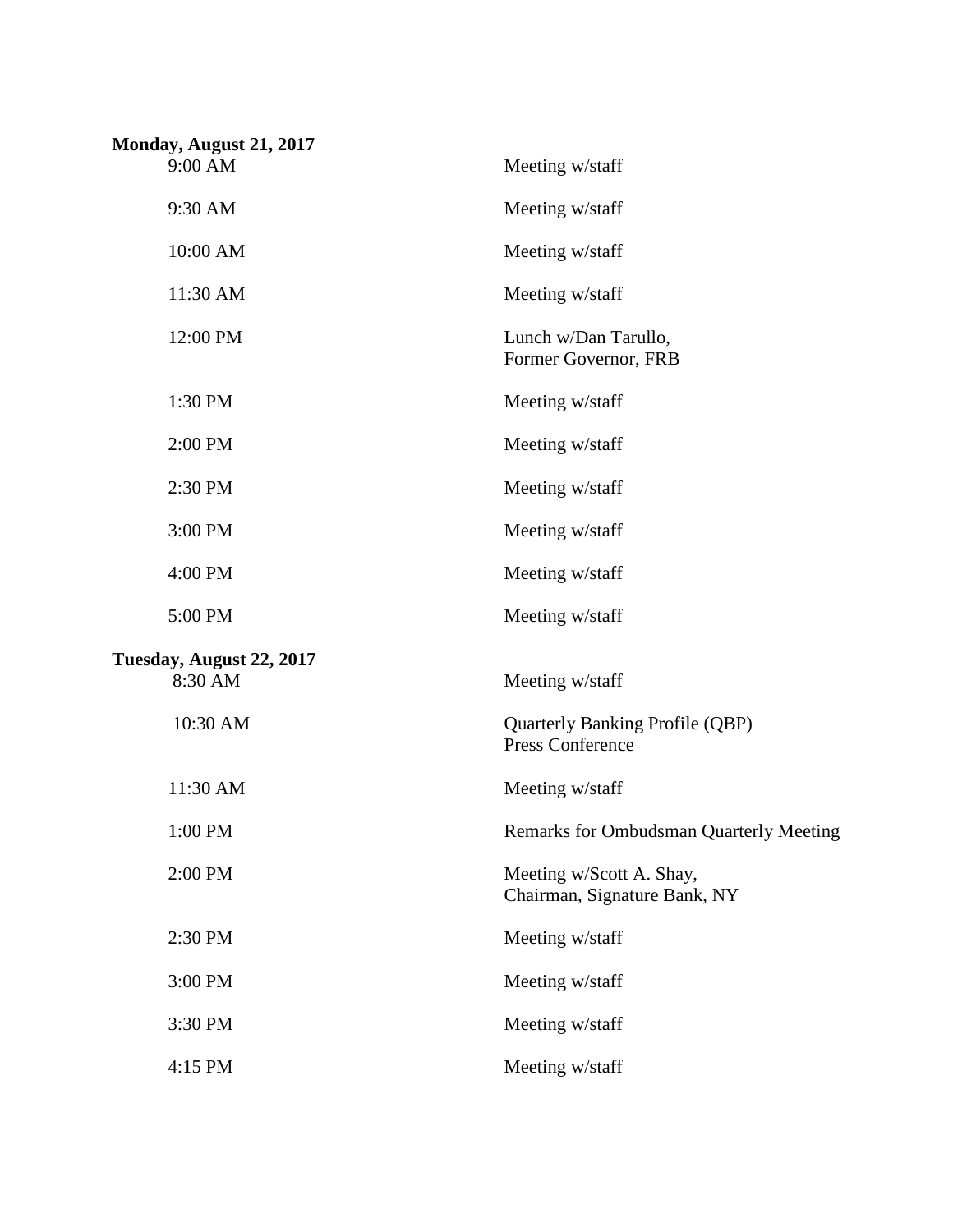| 5:15 PM                               | Meeting w/staff                                            |
|---------------------------------------|------------------------------------------------------------|
| Wednesday, August 23, 2017<br>9:00 AM | Meeting w/staff                                            |
| 10:00 AM                              | Meeting w/staff                                            |
| 12:00 PM                              | Lunch w/Steve Harris, Tim O'Neil<br>And Pat Mulloy         |
| 2:00 PM                               | Meeting w/staff                                            |
| 2:30 PM                               | Meeting w/FRB and OCC                                      |
| 3:45 PM                               | Meeting w/staff                                            |
| Thursday, August 24, 2017             |                                                            |
| 8:30 AM                               | Meeting w/staff                                            |
| 9:00 AM                               | Meeting w/staff                                            |
| 10:00 AM                              | Meeting w/staff                                            |
| 10:30 AM                              | Meeting w/staff                                            |
| 11:30 AM                              | Meeting w/staff                                            |
| 12:45 PM                              | <b>Remarks for Financial Management</b><br><b>Scholars</b> |
| 3:30 PM                               | Meeting w/staff                                            |
| 4:30 PM                               | Meeting w/staff                                            |
| 5:00 PM                               | Meeting w/Mike Levy, PCAOB                                 |
| Friday, August 25, 2017               |                                                            |
| 8:00 AM                               | Phone call w/Keith, Noreika, Acting<br>Comptroller, OCC    |
| Wednesday, August 30, 2017            |                                                            |
| 9:30 AM                               | Conference call w/staff                                    |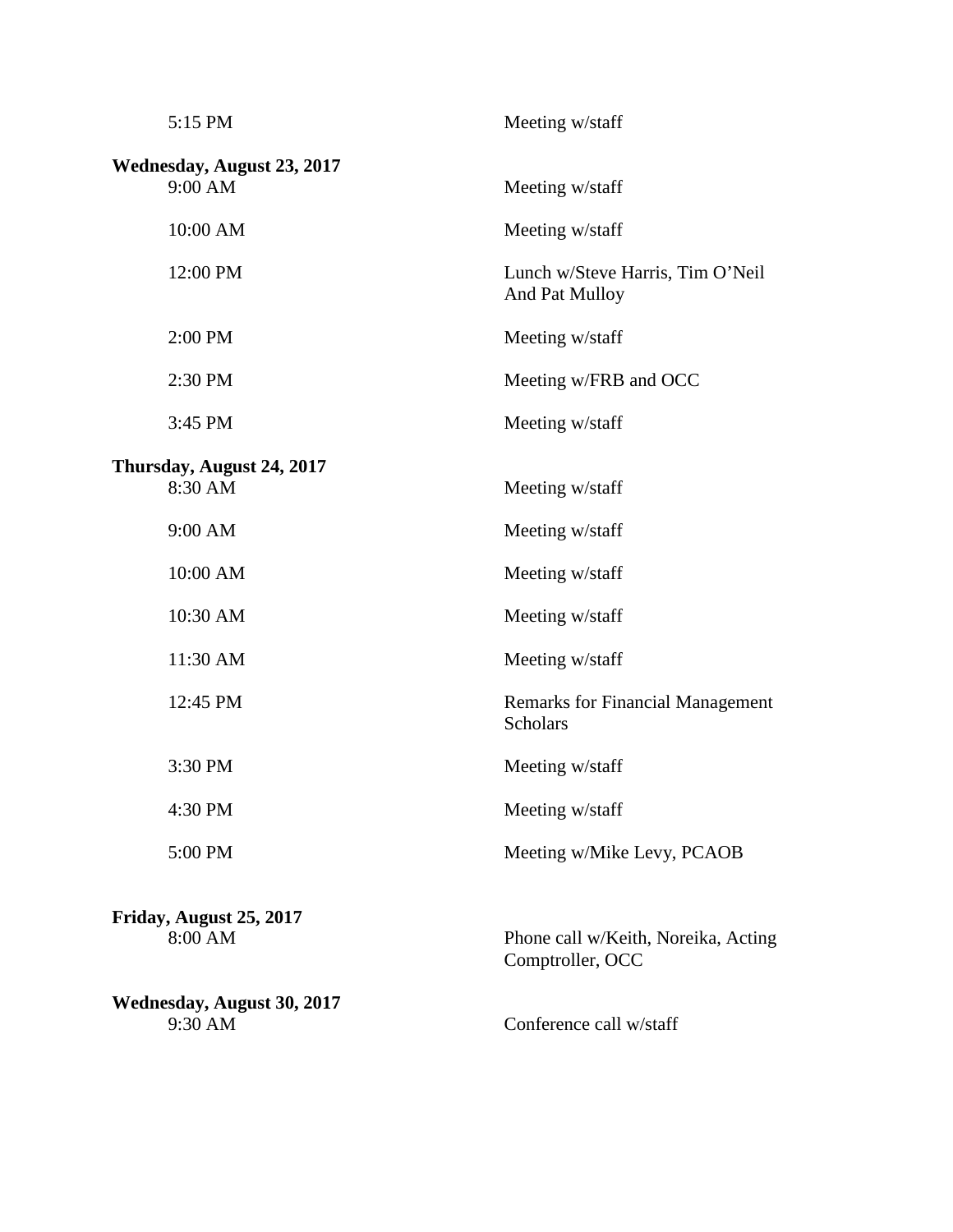| Thursday, August 31, 2017 |                            |
|---------------------------|----------------------------|
| 8:00 AM                   | Breakfast w/Bill Coen, BIS |
| $9:30$ AM                 | Meeting w/staff            |
| 10:00 AM                  | Meeting w/staff            |
| 10:30 AM                  | Meeting w/staff            |
| 11:00 AM                  | Meeting w/staff            |
| 3:00 PM                   | Meeting w/staff            |
|                           |                            |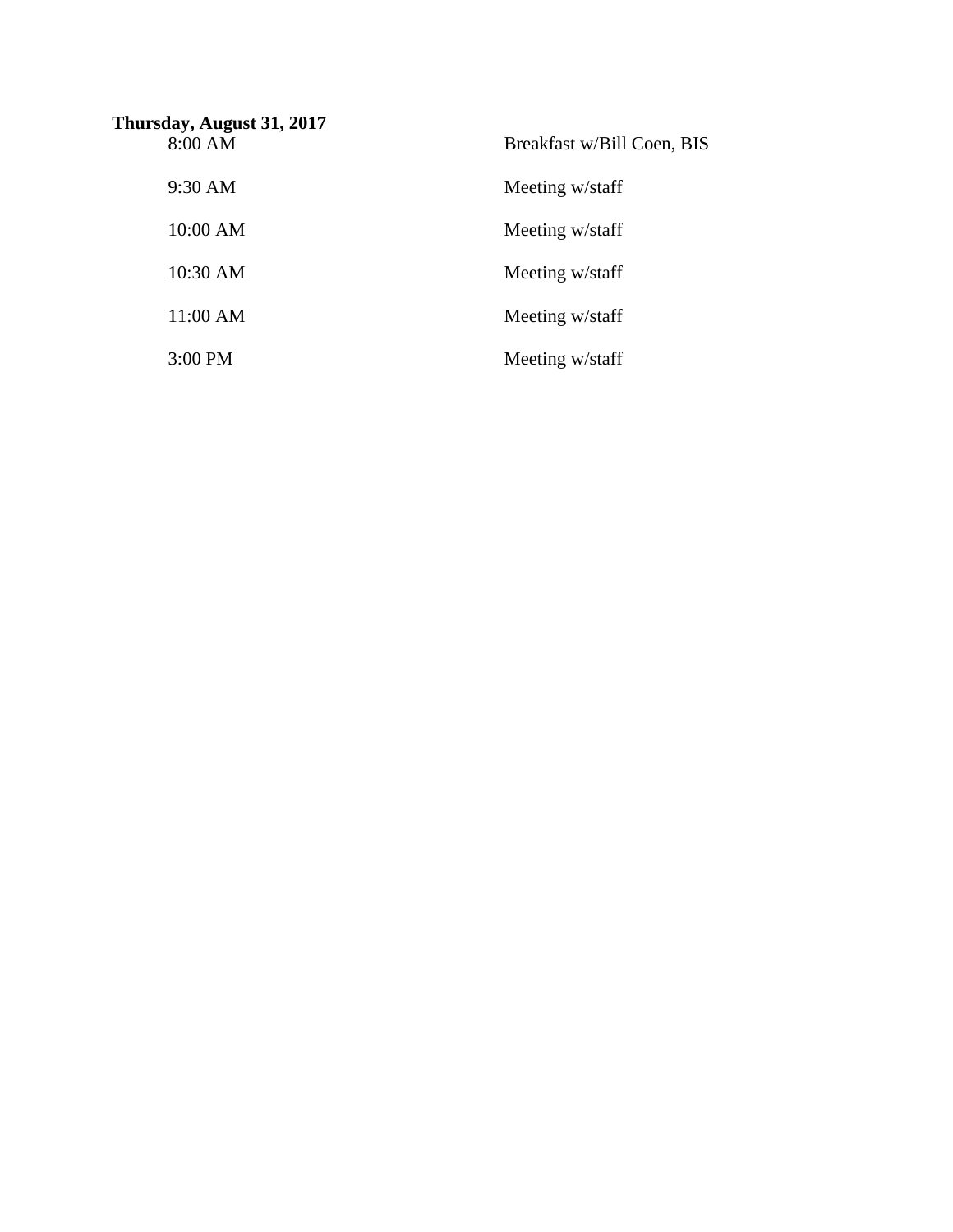### **Chairman's Schedule September 2017**

### **Monday, September 4, 2017**

Federal Holiday – Government Closed

| Tuesday, September 5, 2017          |                                          |
|-------------------------------------|------------------------------------------|
| 9:00 AM                             | Meeting w/staff                          |
| 9:30 AM                             | Meeting w/staff                          |
| 10:00 AM                            | Meeting w/staff                          |
| 11:00 AM                            | Meeting w/staff                          |
| 11:30 AM                            | Meeting w/staff                          |
| 1:00 PM                             | Meeting w/staff                          |
| 2:00 PM                             | Meeting w/staff                          |
| 2:30 PM                             | Meeting w/staff                          |
| 3:30 PM                             | Meeting w/staff                          |
| 4:00 PM                             | Meeting w/staff                          |
| 4:30 PM                             | Meeting w/staff                          |
| <b>Wednesday, September 6, 2017</b> |                                          |
| 8:00 AM                             | Meeting w/staff                          |
| 9:00 AM                             | Meeting w/staff                          |
| 10:00 AM                            | Meeting w/staff                          |
| 11:00 AM                            | Meeting w/staff                          |
| 12:00 PM                            | Lunch w/Kara Stein,<br>Commissioner, SEC |
| 1:30 PM                             | Meeting w/staff                          |
| 2:30 PM                             | Meeting w/staff                          |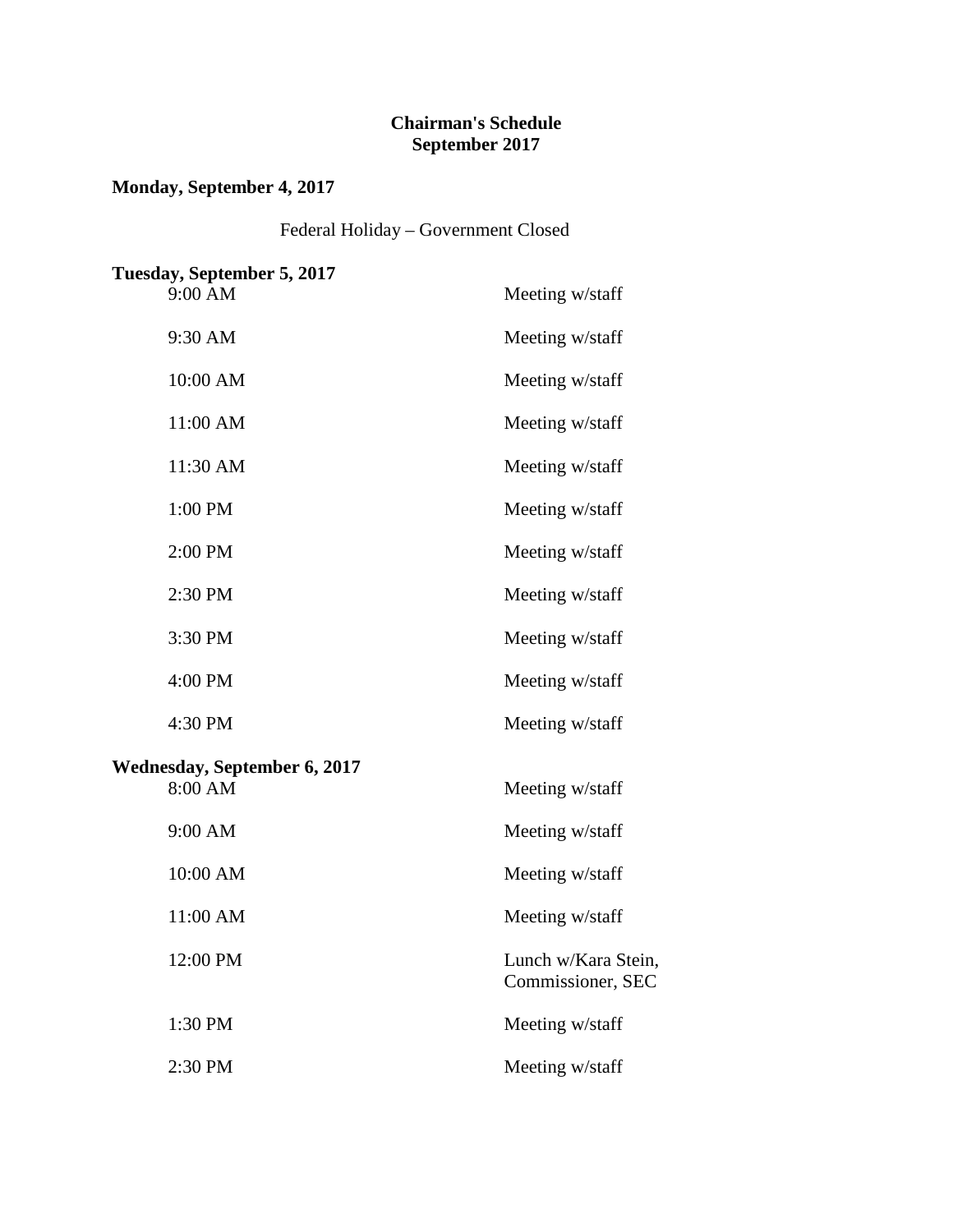| 3:00 PM                                | Meeting w/staff |
|----------------------------------------|-----------------|
| 4:00 PM                                | Meeting w/staff |
| 5:00 PM                                | Meeting w/staff |
| Thursday, September 7, 2017<br>9:30 AM | Meeting w/staff |
| 11:00 AM                               | Meeting w/staff |
| 11:30 AM                               | Meeting w/staff |
| 12:00 PM                               | Meeting w/staff |
| 2:30 PM                                | Meeting w/staff |
| 3:00 PM                                | Meeting w/staff |
| 4:00 PM                                | Meeting w/staff |
| 4:30 PM                                | Meeting w/staff |
| 5:00 PM                                | Meeting w/staff |
| Friday, September 8, 2017<br>8:30 AM   | Meeting w/staff |
| 9:00 AM                                | Meeting w/staff |
| 9:30 AM                                | Meeting w/staff |
| 10:30 AM                               | Meeting w/staff |
| 11:00 AM                               | Meeting w/staff |
| 12:00 PM                               | Meeting w/staff |
| 12:30 PM                               | Meeting w/staff |
| 2:00 PM                                | Meeting w/staff |
| 3:00 PM                                | Meeting w/staff |
| 3:30 PM                                | Meeting w/staff |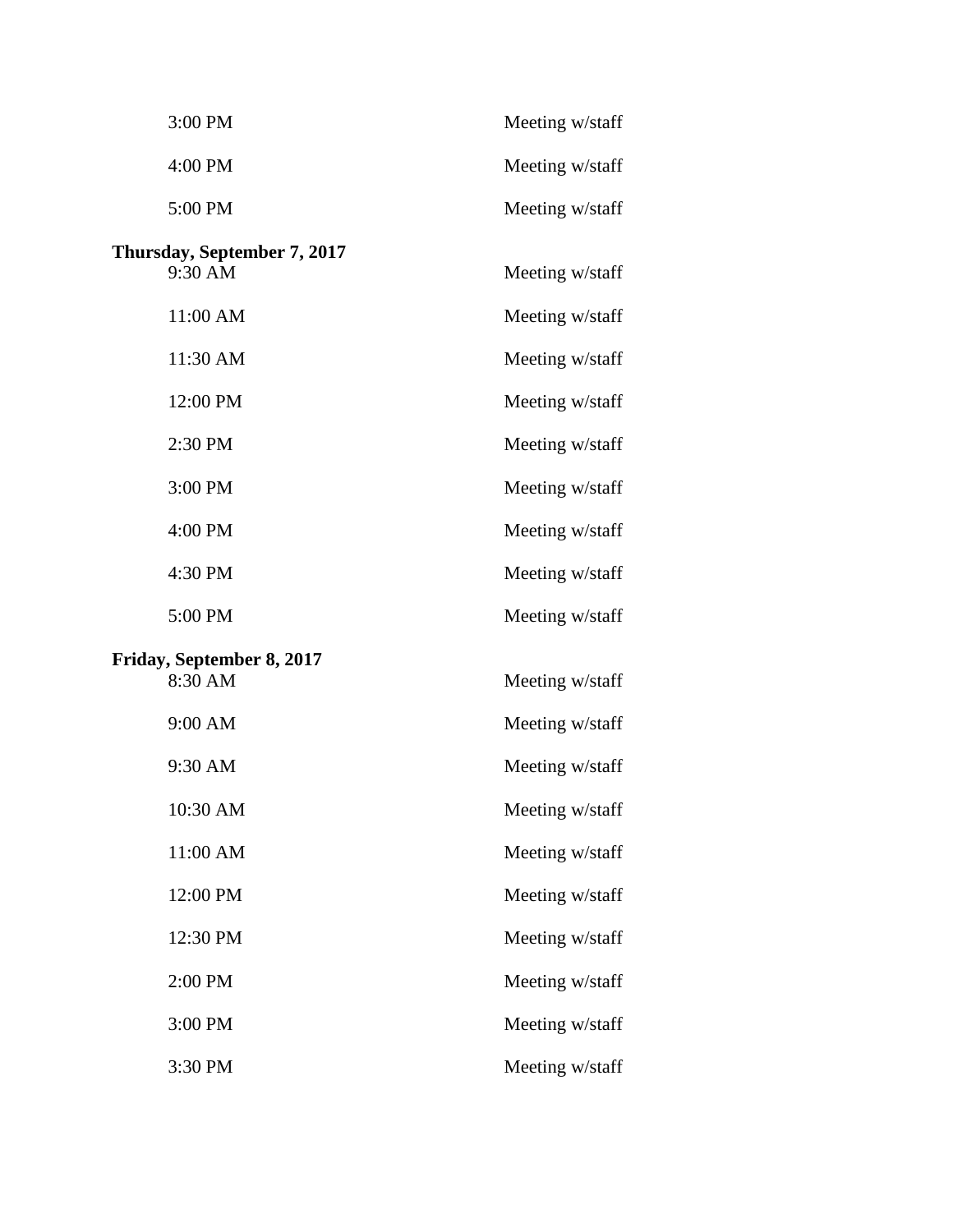| 4:00 PM                                  | Meeting w/staff                                              |
|------------------------------------------|--------------------------------------------------------------|
| Monday, September 11, 2017<br>9:00 AM    | Meeting w/staff                                              |
| 9:30 AM                                  | Meeting w/staff                                              |
| 10:00 AM                                 | Meeting w/staff                                              |
| 10:30 AM                                 | Meeting w/staff                                              |
| 11:00 AM                                 | Meeting w/staff                                              |
| 11:30 AM                                 | Meeting w/staff                                              |
| 12:00 PM                                 | Lunch w/ Mary Schapiro, Former<br>Chairman, SEC              |
| 1:30 PM                                  | Phone call w/Rick Waddell, Chairman &<br>CEO, Northern Trust |
| 2:00 PM                                  | Meeting w/David Kohn, Brookings Institute                    |
| 4:00 PM                                  | Meeting w/staff                                              |
| 4:30 PM                                  | Meeting w/staff                                              |
| Tuesday, September 12, 2017<br>9:00 AM   | Host Meeting w/Mississippi Bankers                           |
| 10:00 AM                                 | Meeting w/staff                                              |
| 11:00 AM                                 | Meeting w/staff                                              |
| 12:30 PM                                 | Meeting w/staff                                              |
| 1:00 PM                                  | Meeting w/staff                                              |
| 1:30 PM                                  | Meeting w/staff                                              |
| 2:30 PM                                  | Meeting w/staff                                              |
| 3:30 PM                                  | Meeting w/staff                                              |
| Wednesday, September 13, 2017<br>8:00 AM | Breakfast w/CSBS New Commissioners                           |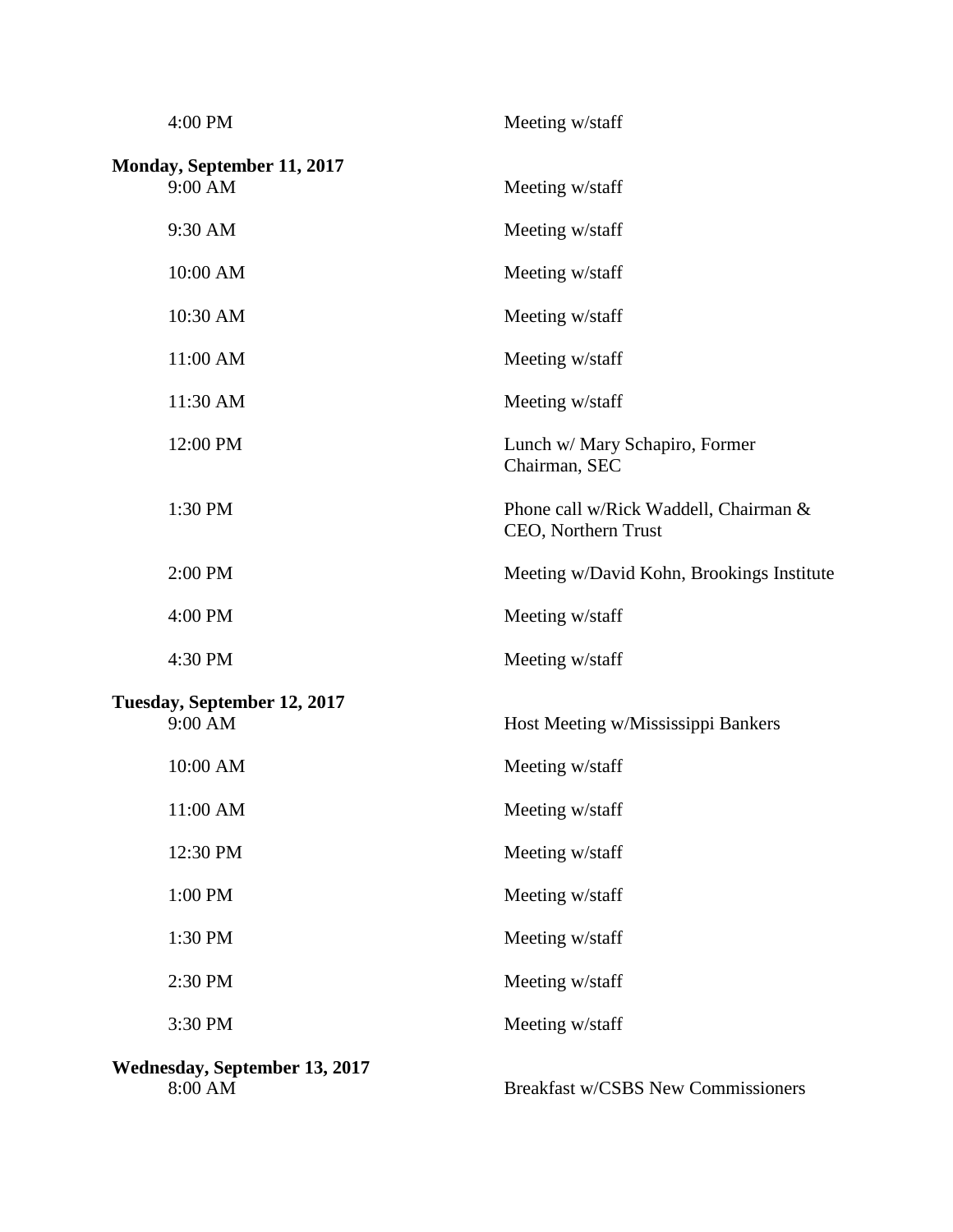| 10:00 AM                                | Meeting w/staff                                                                                                        |
|-----------------------------------------|------------------------------------------------------------------------------------------------------------------------|
| 11:00 AM                                | Meeting w/staff                                                                                                        |
| 1:30 PM                                 | Phone call w/Sir Jon Cunliffe,<br><b>Bank of England</b>                                                               |
| 2:30 PM                                 | Meeting w/staff                                                                                                        |
| 3:00 PM                                 | Meeting w/staff                                                                                                        |
| 3:30 PM                                 | Meeting w/staff                                                                                                        |
| 4:30 PM                                 | Meeting w/staff                                                                                                        |
| 5:00 PM                                 | Meeting w/staff                                                                                                        |
| Thursday, September 14, 2017<br>9:30 AM | Meeting w/staff                                                                                                        |
| 11:00 AM                                | Meeting w/staff                                                                                                        |
| 12:00 PM                                | Meeting w/staff                                                                                                        |
| 1:30 PM                                 | Meeting w/staff                                                                                                        |
| 3:00 PM                                 | Meeting w/staff                                                                                                        |
| 5:30 PM                                 | Phone call w/Mel Watt, Director, FHFB                                                                                  |
| Friday, September 15, 2017<br>10:00 AM  | <b>Attend Maryland Banking Roundtable</b><br>w/Senator Chris Van Hollen, The Harbor<br>Bank of Maryland, Baltimore, MD |
| 1:00 PM                                 | Meeting w/FDIC Vice Chairman Hoenig                                                                                    |
| 2:30 PM                                 | Meeting w/staff                                                                                                        |
| 3:00 PM                                 | Meeting w/staff                                                                                                        |
| 3:30 PM                                 | Meeting w/staff                                                                                                        |
| 5:00 PM                                 | Meeting w/John Corston, Senior Advisor,<br>Deloitte & Touche, LLP                                                      |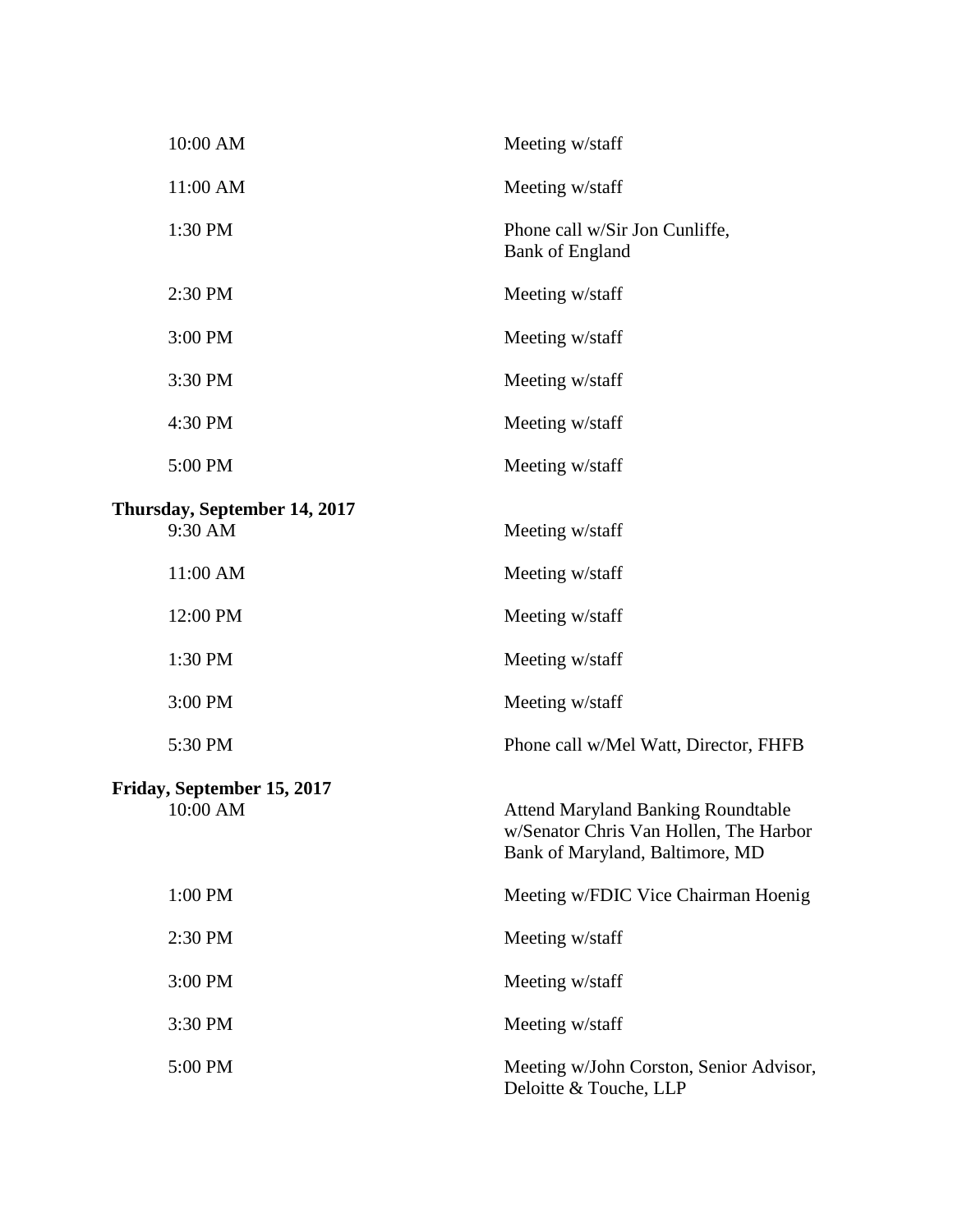| Monday, September 18, 2017               |                                                                                |
|------------------------------------------|--------------------------------------------------------------------------------|
| 8:30 AM                                  | Phone call w/Governor Jay Powell, FRB                                          |
| 9:00 AM                                  | Meeting w/staff                                                                |
| 9:30 AM                                  | Meeting w/staff                                                                |
| 10:30 AM                                 | <b>Attend Annual Michel Camdessus Central</b><br>Banking Lecture, IMF Building |
| 2:00 PM                                  | Meeting w/staff                                                                |
| 4:00 PM                                  | Meeting w/staff                                                                |
| 4:30 PM                                  | Meeting w/staff                                                                |
| Tuesday, September 19, 2017              |                                                                                |
| 8:00 AM                                  | <b>Breakfast w/Steve Harris</b>                                                |
| 9:30 AM                                  | Meeting w/staff                                                                |
| 10:00 AM                                 | Meeting w/staff                                                                |
| 11:00 AM                                 | Meeting w/FDIC Vice Chairman Hoenig                                            |
| 11:15 AM                                 | Meeting w/staff                                                                |
| 12:30 PM                                 | Meeting w/staff                                                                |
| 1:30 PM                                  | Meeting w/staff                                                                |
| 2:00 PM                                  | Meeting w/staff                                                                |
| 2:30 PM                                  | Meeting w/staff                                                                |
| 3:30 PM                                  | Meeting w/staff                                                                |
| 4:00 PM                                  | Meeting w/staff                                                                |
| 4:30 PM                                  | Meeting w/staff                                                                |
| 5:00 PM                                  | Meeting w/staff                                                                |
| Wednesday, September 20, 2017<br>9:00 AM | Meeting w/staff                                                                |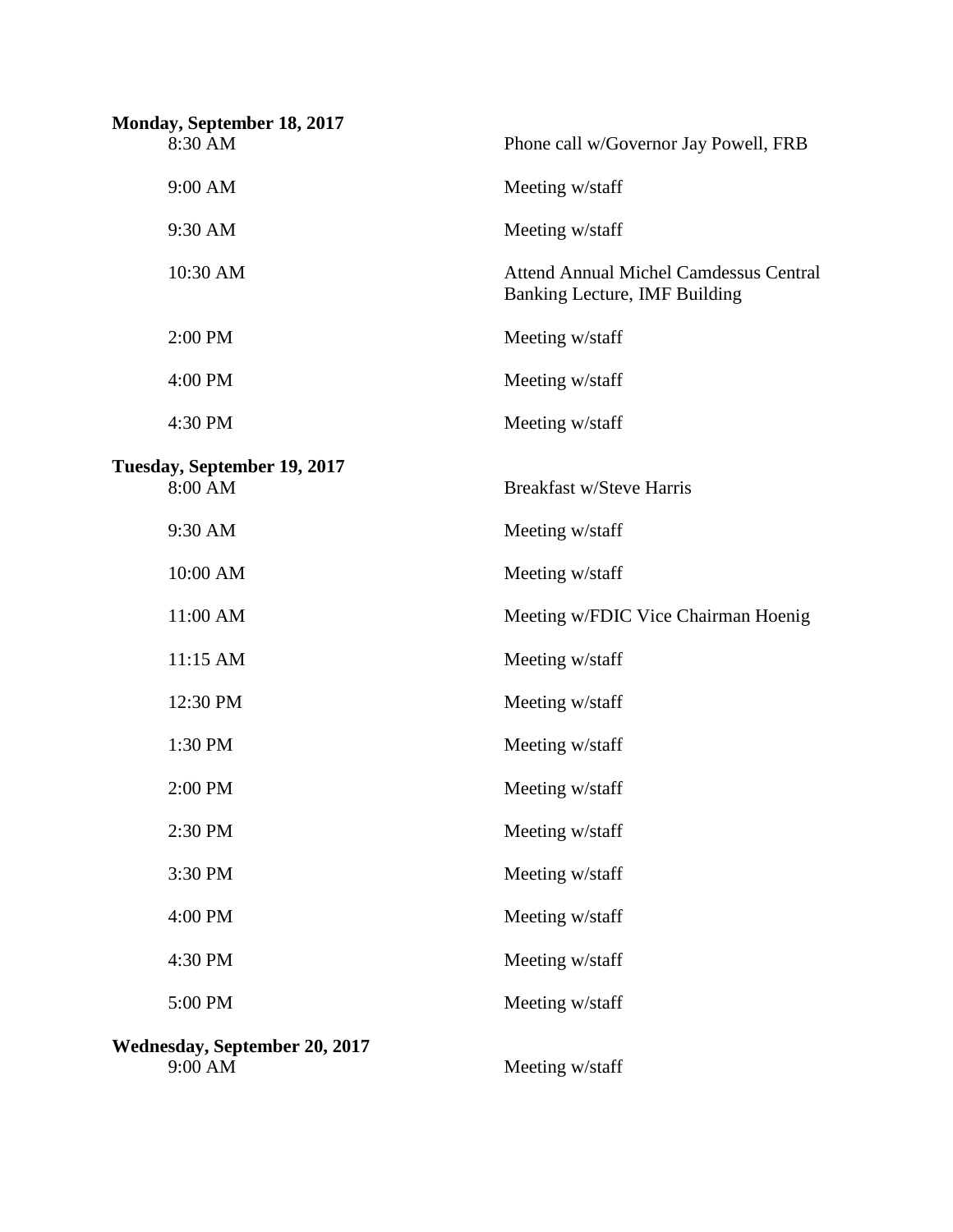| 11:00 AM                                            | Meeting w/staff                                            |
|-----------------------------------------------------|------------------------------------------------------------|
| 11:30 AM                                            | Meeting w/staff                                            |
| 1:30 PM                                             | Phone call w/Governor Jay Powell, FRB                      |
| 1:45 PM                                             | Meeting w/staff                                            |
| 2:00 PM                                             | Meeting w/staff                                            |
| 3:00 PM                                             | Phone call w/Jay Clayton, Chairman, SEC                    |
| 3:15 PM                                             | Meeting w/staff                                            |
| 4:00 PM                                             | Meeting w/staff                                            |
| 4:30 PM                                             | Phone call w/Janet Yellen, Chair, FRB                      |
| 5:15 PM                                             | Phone call w/Mel Watt, Director, FHFB                      |
| 5:30 PM                                             | Meeting w/staff                                            |
| Thursday, September 21, 2017<br><b>Rosh Hashana</b> |                                                            |
| Friday, September 22, 2017<br>8:00 AM               | Meeting w/staff                                            |
| 9:00 AM                                             | Attend FSOC Principal's Meeting,<br>U.S. Treasury Building |
| 11:30 AM                                            | Meeting w/staff                                            |
| 1:00 PM                                             | Meeting w/staff                                            |
| 1:30 PM                                             | Meeting w/staff                                            |
| 2:30 PM                                             | Meeting w/staff                                            |
| 3:00 PM                                             | Meeting w/staff                                            |
| 4:00 PM                                             | Meeting w/staff                                            |
| Monday, September 25, 2017<br>10:00 AM              | Meeting w/staff                                            |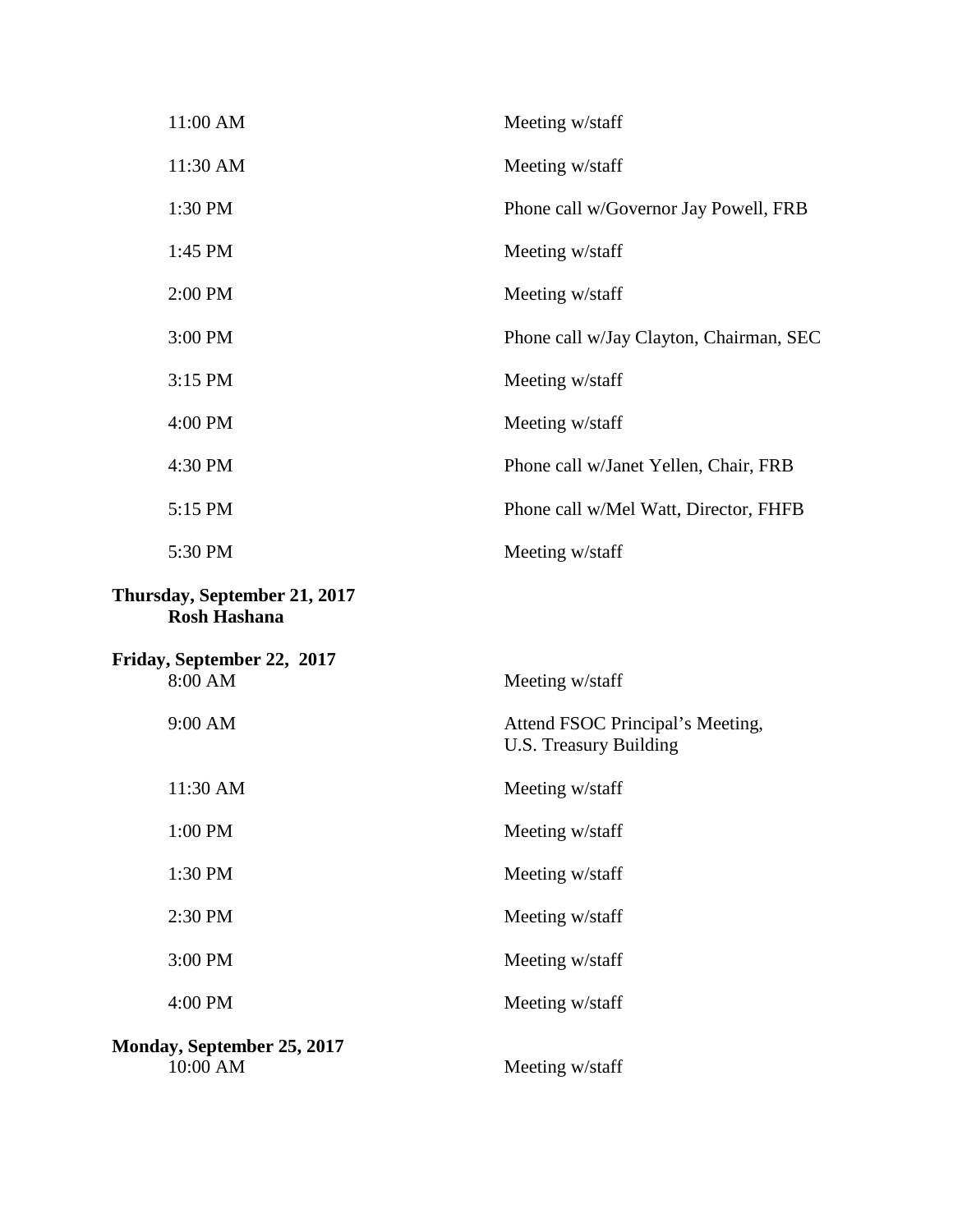| 11:00 AM<br>Meeting w/staff<br>11:30 AM<br>Meeting w/staff<br>1:00 PM<br>Meeting w/staff<br>2:00 PM<br>Meeting w/staff |  |
|------------------------------------------------------------------------------------------------------------------------|--|
|                                                                                                                        |  |
|                                                                                                                        |  |
|                                                                                                                        |  |
|                                                                                                                        |  |
| 3:00 PM<br>Meeting w/staff                                                                                             |  |
| 4:00 PM<br>Meeting w/staff                                                                                             |  |
| 4:30 PM<br>Meeting w/staff                                                                                             |  |
| 6:00 PM<br><b>Attend FFIEC State Liaison Committee</b><br><b>Dinner Meeting</b>                                        |  |
| Tuesday, September 26, 2017<br>8:00 AM<br>Breakfast w/Bill Isaac, Former FDIC<br>Chairman                              |  |
| 10:00 AM<br><b>Host FFIEC Council Meeting</b>                                                                          |  |
| 12:00 PM<br>Meeting w/staff                                                                                            |  |
| 1:30 PM<br>Host Maryland Bankers Visit                                                                                 |  |
| 2:30 PM<br>Meeting w/staff                                                                                             |  |
| 3:30 PM<br>Remarks: Robert McInerney's Retirement<br>Celebration                                                       |  |
| Meeting w/staff<br>4:30 PM                                                                                             |  |
| Wednesday, September 27, 2017<br>10:00 AM<br>FDIC Board of Directors Meeting                                           |  |
| 11:00 AM<br>Meeting w/staff                                                                                            |  |
|                                                                                                                        |  |
| 11:30 AM<br>Meeting w/staff                                                                                            |  |